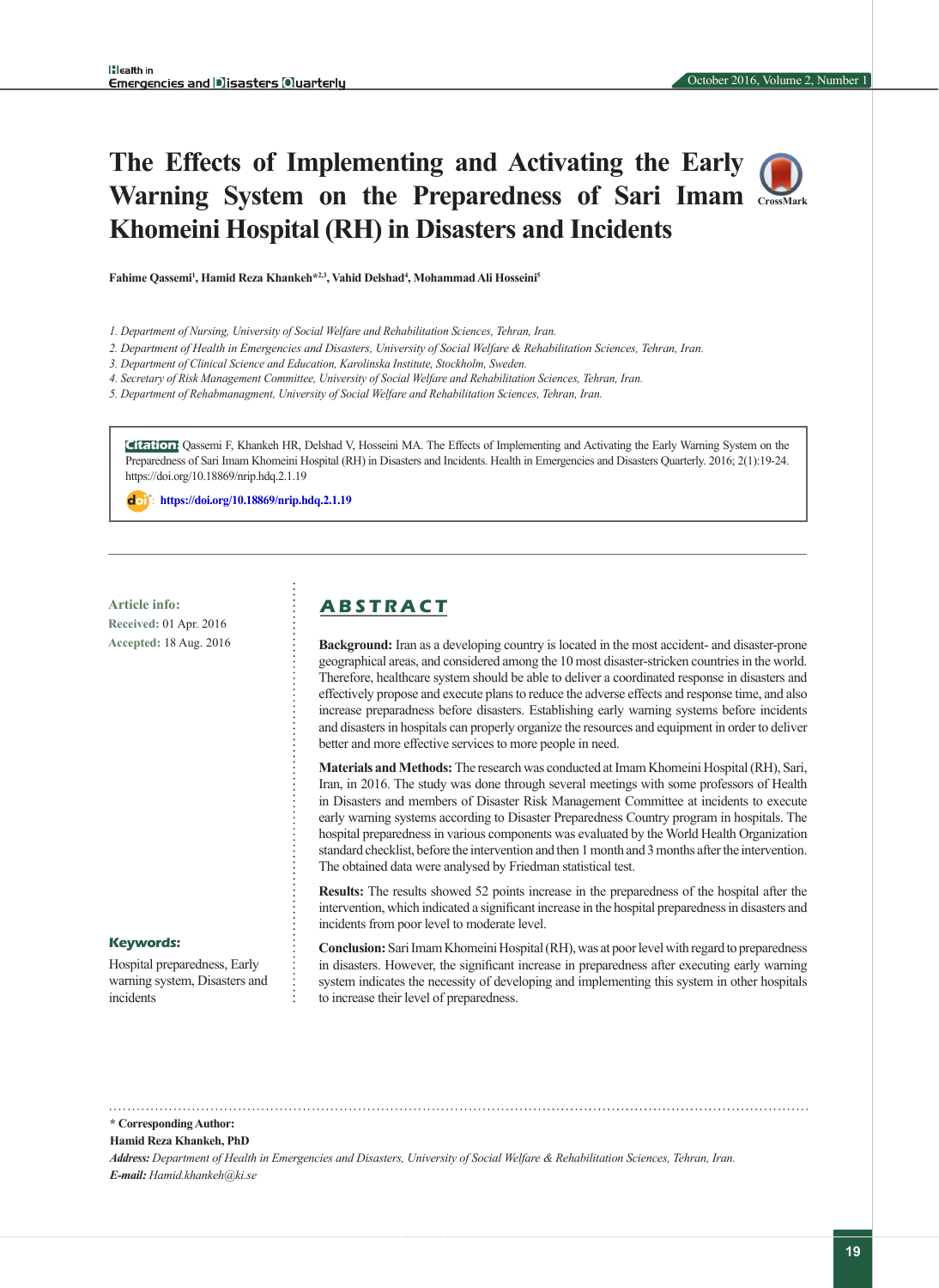**T**

# **1. Introduction**

oday, There are lots of differnet incidents threatening the human and financial resources throughout the world. Despite great advances in confronting and timely respoding to incidents, humans could not completely

and properly controling them  $[1]$ . History proves that human communities have always been involved in different types of disasters. More than 600 disasters are recorded annually, accounting for more than 90% causalties in developing countries, which indicate an essential threat [\[2\]](#page-5-0).

Incidents and disasters are those events that interfere with normal routines of life and bring about causalties and financial harms out of the capability of the region to confront with. Nowadays, governments allocate a great portion of their resources to deal with disasters and incidents. Every day Braodcasting networks report some news about various incidents all over the world with lots of causalties and financial losses to people and states [\[3\]](#page-5-1).

Iran, as a developing country is located in one of the most disaster- and incident-prone geographical regions, also among the top ten disater-striken countries in the world; and about 90% of its population is at risk of different types of natural disasters. In recent decades besides floods, local storms, and minor earthquakes, Iran has suffered from a national tragedy every ten years [\[4\]](#page-5-2). That how people react to the incidents and disasters depends on the capabilities of their community to return to normal life after each accident [\[5\].](#page-5-3) It requires the country to have a program for facing the disaster [\[6\]](#page-5-4). WHO defines a disater by two properties: low probability, and high impact. In such situations, many injured and wounded people refer to the hospitals and clinics to get health and care facilities and services [\[7\].](#page-5-5)

The main reason for survival of humans on natural disasters is the proper health services. Healthcare systems, all around the world, face lots of chalenges in responding to disasters and incidents at national, regional, and international levels. Disasters and incidents, due to any reasons, require prepared healthcare systems. However, most hospitals are normally late in their preparedness and giving appropriate responces. This delay is mostly because of financial problems and inappropriate understanding of the status of a hospital in giving services during the incidents [\[2\]](#page-5-0).

Healthcare services should be able to deliver a coordinated response during the incidents and to effectively program and execute plans to reduce impacts, to lessen response time, and to be readily prepared for the services prior to any disaster to happen. "Time of response" is a major element in decreasing complications and irreparable injuries in accidents [\[8\].](#page-5-6)

Nurses, as the largest group of the healthcare system, and pioneers in delivering health services, play an important role in, during, and after each incident [\[4\]](#page-5-2). Nurses have always been one of the major keys in providing services and have had effective impacts in such situations. They must be appriciated and encouraged to consider their preparedness as a part of their tasks [\[9\]](#page-5-7).

According to Delshad study in Shahid Mottahari Hospital, Tehran, Iran, the hospital preparedness in response to disasters and incidents changed from medium to high level after using early warning system. This study focused on the necessity of using rapid warning system according to national hospital program for confronting with disasters for all hospitals throughout the country [\[10\]](#page-5-8).

Khankeh et al. (2006) showed the unpreparedness of hospitals and healthcare centers all around the country and insistsed on better attention to the problem [\[10\]](#page-5-8). Amiri et al. (2011) study indicates the average level of preparedness in all studied hospitals [\[11\].](#page-5-9) The research done by Heydari et al. (2010) evaluated the preparedness of the hospitals as 62.3% (average level) [\[12\]](#page-5-10). Ealry warning system is considerd such a major element in incidents and disasters that WHO anounced early warning system as the first step in a response program [\[8\]](#page-5-6). To be prepared and have early warning system in hospitals before occuring any disaster, can well organize the resources and equipment to help a greater number of people more effectively and efficiently. Otherwise, inconsistency and confusion caused by the situation brings about lots of duplicate activities and delay in work [\[3\]](#page-5-1). Poor management and communication, structural problems, poor facilities, and misorganizations in using resources are among the most important problems with which the hospitals confront during disasters and incidents [\[20\].](#page-5-11)

With regard to the importance of early warning system and its implementation in all hospitals, which brings credits to the country hospitals, and also according to the instruction given by Emergency Events Center, it is necessary to improve this system and execute it in all hospitals all around the country.

## **2. Materials and Methods**

This was an interventional and quasi-experimental study with two groups, and pretest and posttest which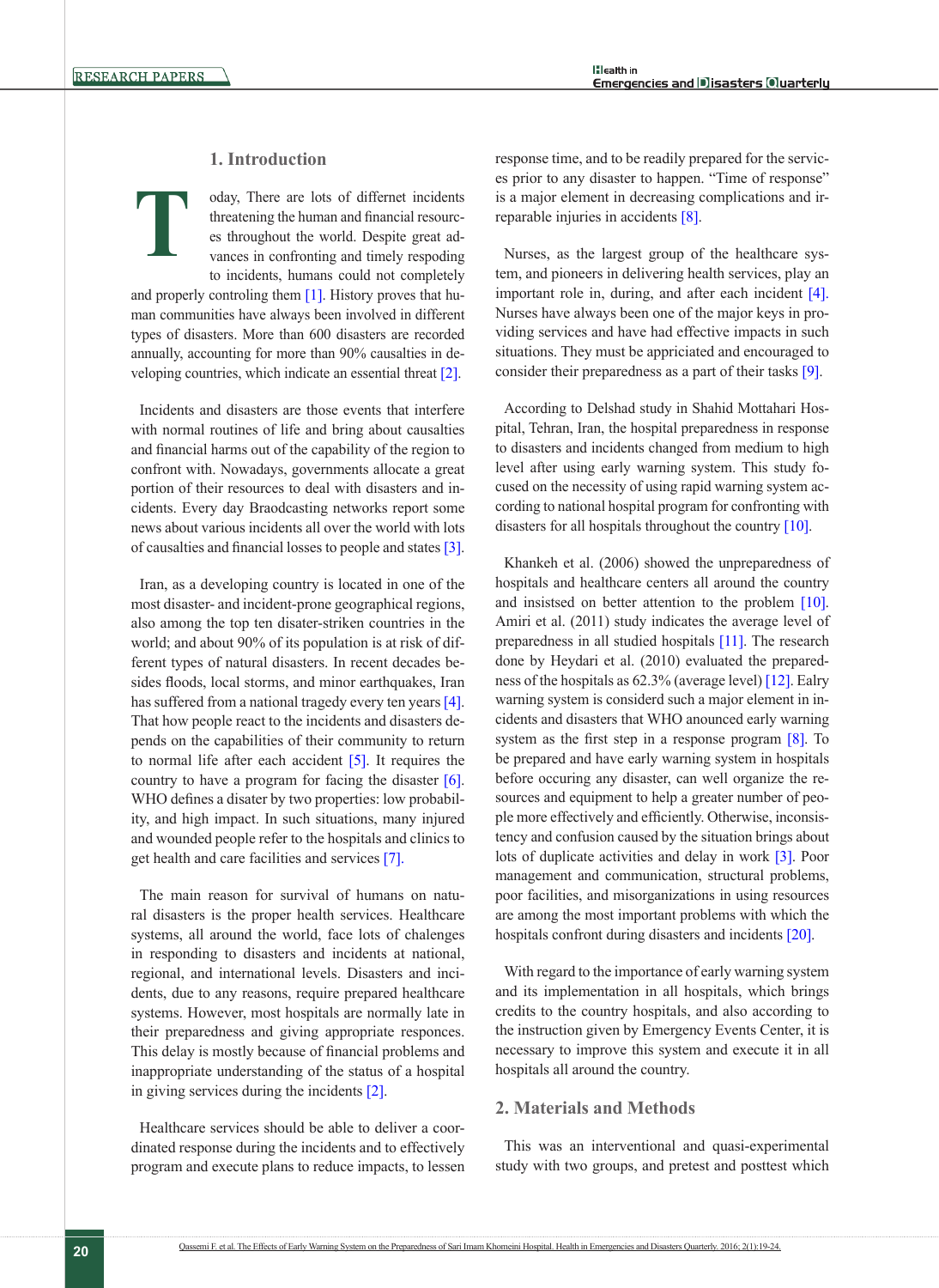was approved by the Research Deputy at Tehran University of Welfare and Rehabilitation Sciences. The research aimed to determine the impact of implementation and using early warning system on the preparedness of Imam Khomeini (RH) Hospital in disasters and incidents in 2016. Due to its advanced and full-time health services in emergency medicine, neurosurgery, vascular surgery, orthopedic surgery, general surgery, and paraclinical services and facilities, this hospital is the trauma center, which gives its services to Mazandaran Province, and also other neigboring provinces such as Guilan, Golestan, and Semnan. This hospital is chosen based on the study purpose and according to the opinion of Deputy of Treatment and Health Services of Mazandaran University of Medical Sciences. A total of 54000 patients are admitted to this hospital every year. It also gives education and research services to physicians, staff, and students of medicine, nursing, and midwifery. Since the members of crisis committee and senior officials of the hospital have a major role in development and implementation of the system, they all attended in the meetings to cooperate in the study.

Data were gathered by WHO standard checklist. This instrument is provided as an evaluation response checklist of hospital emergencies to help the hospital staff and managers of emergency depertement deliver efficient response to the most probable case scenarios in disasters and incidents. This 91-component device was translated by Karimiyan et al. in Research Health Center in Disaters of School of Welfare and Rehabilitation Sciences and examined its reliability and validity to be used in this study. The checklist was filled in by the researcher and the secretary of Crisis Committee, before the intervention and then 1 month later, through observation and review of documents, to evaluate preparedness of the hospital in 9 following components [\[14\]:](#page-5-12) command and control, communication, safety and security, triage, surge capacity, continuity of essential services, human resources, logistics and supply management, post-disaster recovery.

Each question in the checklist has three options: pending, ongoing, and completed. The option pending gets score 1, the ongoing 2, and completed 3, in order to get a total score at the end. Based on the total score, the level of overall preparedness of hospital is categorized as poor (score range: 93-152), medium (score range: 153-212), or strong (score range: 213-273) [\[14\]](#page-5-12).

After getting permission from the Ethics Committee of Mazandaran University of Medical Sciences and Health Services, Sari, Iran, the data were collected in 9 areas by the help of the members of the Committee on Disaster Risk Management in hospital through using the checklist, observation, interview, and review of documents in the Committee for Disasters and Incidents in the hospital.

Then, a 1-day seminar, entitled "The Importance of Early Warning System in Disasters and Incidents" was held in May 31, 2016 in Imam Khomeini Hospital, Sari. In this seminar, where senior officers, including treatment and support vice presidents, secretary of crisis committee, matron, supervisors, chiefs, nurses, and so on took part, early warning system, its importance, and increase of public awareness about the importance of using early warning system were introduced. Next, a 2-day workshop, entitled "The Necessity of Implementation and Activation of Early Warning System, and the way to Implement It for responding during disasters and incidents" was held in Imam Khomeini Hospital, Sari. The outlines of the workshop were compiled from "National Program for Preparedness of Hospitals in Di-sasters and Incidents", by Khankeh et al. (2013) [\[3\].](#page-5-1)

Hospital preparedness plan and risk analysis were completed by members of the Risk Management Committee in the first day after explaining the concept and meaning of disasters and early warning system. In the second day and with cooperation of Risk Management Committee members, the primary activation flowchart and how to circulate the news in the hospital was prepared according to the instruction book and the setting and management structure of Sari Imam Khomeini Hospital (RH). Also, several meetings were held with the professors and officials in Disaster Risk Management Committee in the hospital to implement the system. The plan was also revised by active participation of the Disaster Risk Management Committee during two months, and was sent to the professors of this field. Afterwards, with the help and collaboration of some professors of this field, the final flowchart was compiled according to their ideas and also National Hospital Preparedness Program for Disasters and Incidents. In the final session, it was taught to the supervisors and heads of departments and units.

Warning system activation flowchart and the way of announcement (notification), and notification lists were circulated to all hospital wards and installed in key areas. In cooperation with the Committee on Disaster Risk Management, the checklist was filled by the researcher 1 month and 3 months after the intervention again.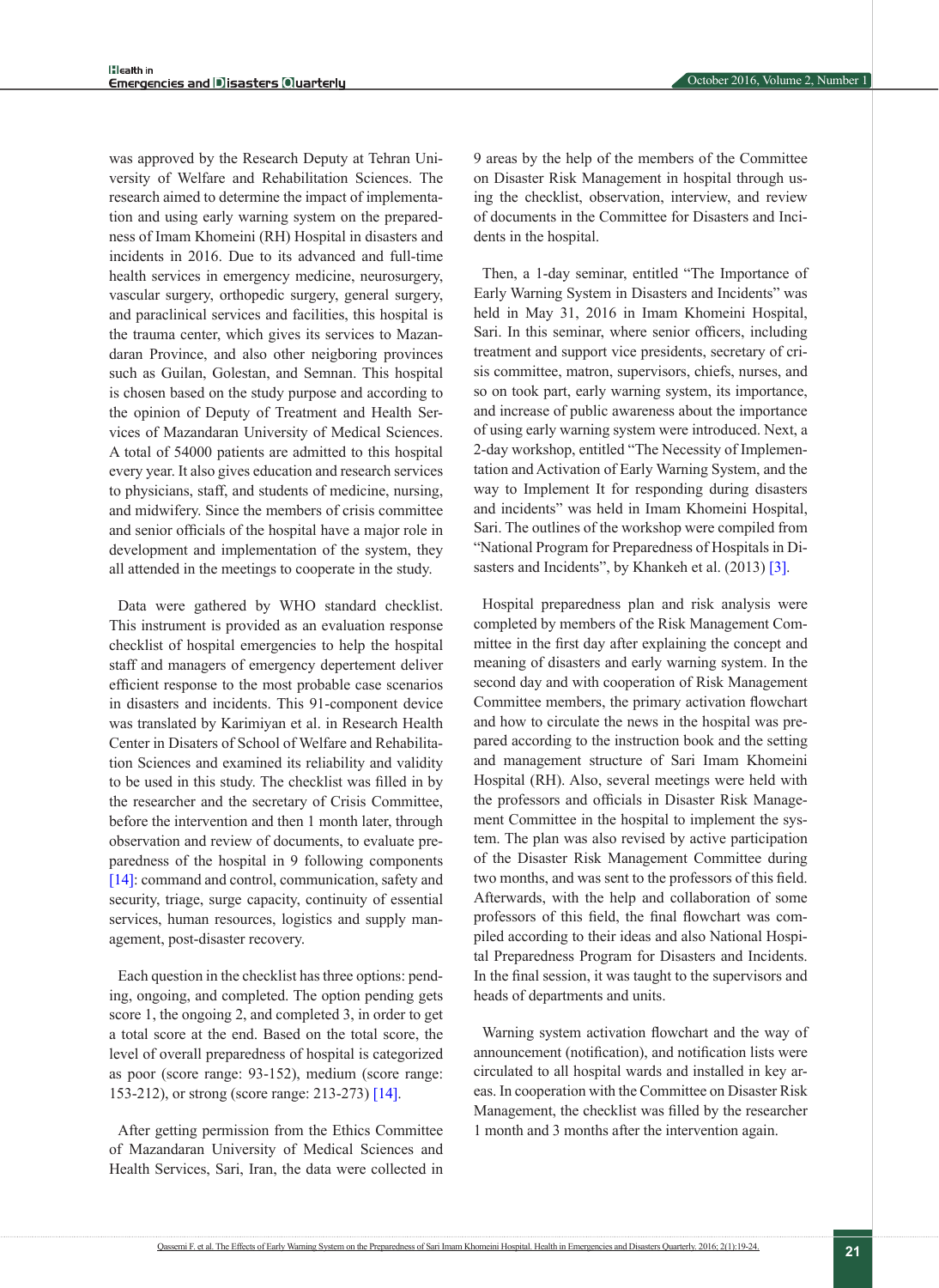Two of 15 components required for early warning system, which were notified to the hospital director by a letter, have already been observed. Early warning system activation flowchart has been installed in all departments and key points in hospitals. During the period of intervention, out of the remaining 13 components which were not implemented yet, allocating a mobile phone to contact supervisors, installing notification boards to inform patients at the entrances and emergency department informing the contact numbers and places to refer to were realized with the assistance of members of Risk Management Committee in Disasters.

Also, a trustworthy person was appointed to deliver the message to the university during the disasters and incidents, and to check everyday communications with conducting headquarter of the university. A direct phone number was specified to connect the supervisor to the conducting headquarter. Furthermore, the supervisor's job description, and a list of issues to inform the supervisor and conducting headquarter specific to each hospital were prepared and installed in proper places at the hospital. In addition, job descriptions of all medical staff were determined and a place for the command center and control during disasters and incidents was defined. Four components were canceled because of high cost and time consuming administrative correspondence, yet they remained in the agenda to be considered later.

Pretest and posttest data were separately analyzed by Friedman statistical test for each component, and then as whole, for all 9 components, using SPSS 16.

#### **3. Results**

The research findings showed the hospital preparedness of Imam Khomeini Hospital in response to disasters and incidents was poor prior to the intervention, and became average afterwards. The findings showed the score of hospital preparedness in disasters and incidents, in each component, increased after intervention [\(Table](#page-3-0)  [1\)](#page-3-0). The increase was statistically significant in 7 components; but in just two components of continuity of essential services, and post-disaster recovery, the increase was less than 2, which was insignificant ( $P > 0.05$ ).

The biggest change relates to communication, with 10 points increase. Increase in communication component may directly relate to using early warning system and establishing 15 items as the requirements for implementation of the system according to the national program of preparing hospitals to deliver better services in disasters and incidents. Increasing the hospital preparedness score from 149 before the intervention to 201 after the intervention was significant which indicates the change from poor to average level in hospital preparedness ( $P < 0.001$ ).

### **4. Discussion**

Because Iran is one of the most disaster-prone countries, preparedness of healthcare system, especially hospitals, as the major units to deliver healthcare services during disasters and incidents helps increase the number of the rescued, decrease the disabilities, and

<span id="page-3-0"></span>**Table 1.** Evaluation scores of hospital preparedness during disasters and incidents before and after the intervention

| <b>Key Components</b>            | <b>Before the Intervention</b> | After the Intervention | <b>Difference</b> | P     |
|----------------------------------|--------------------------------|------------------------|-------------------|-------|
| Command and control              | 10                             | 15                     | 5                 | 0.028 |
| Communication                    | 13                             | 23                     | 10                | 0.002 |
| Safety and security              | 18                             | 27                     | 5                 | 0.021 |
| <b>Triage</b>                    | 18                             | 23                     | 5                 | 0.015 |
| Surge capacity                   | 25                             | 30                     | 5                 | 0.015 |
| Continuity of essential services | 12                             | 14                     | $\overline{2}$    | 0.135 |
| Human resources                  | 23                             | 30                     | 7                 | 0.020 |
| Logistics and support management | 17                             | 23                     | 6                 | 0.011 |
| Post-disaster recovery           | 13                             | 15                     | 2                 | 0.097 |
| <b>Total score</b>               | 149                            | 201                    | 47                | 0.000 |

**Bleath** in Emergencies and Disasters Oluarterly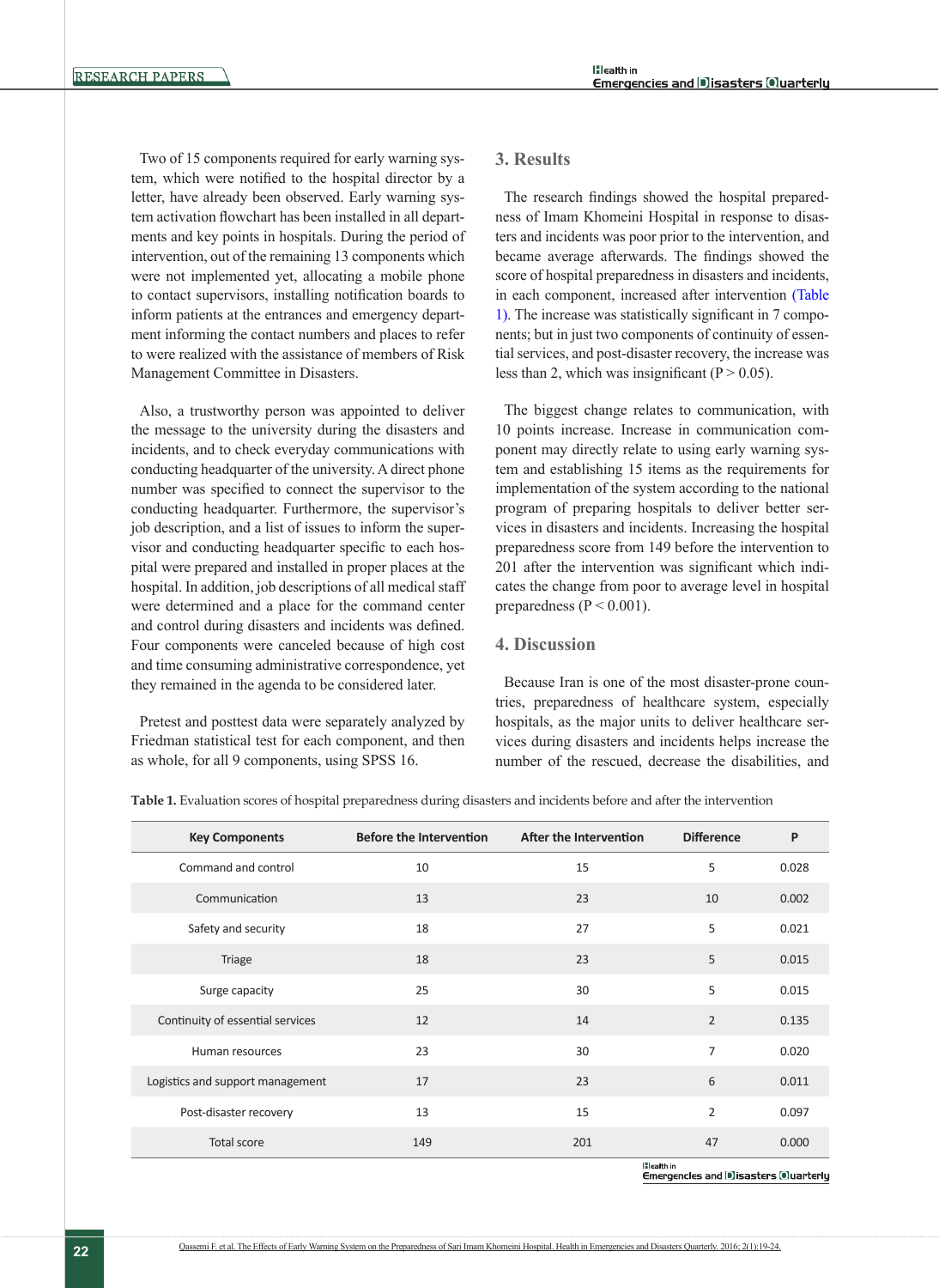relieve mental and physical pain of survivors. The findings showed that Imam Khomeini Hospital was at poor status of preparedness before the intervention, which was in line with the report of Ojaghi et al. about the hospitals in Kermanshah [\[15\]](#page-5-13), but contradicted with Karimiyan et al. study which evaluated the preparedness of the hospital as strong.

Hospital preparedness was evaluated in 9 components separately and in total. There were no significant differences in two components of continuity of the essential services and post-disaster recovery before and after implementation of early warning system. With regard to the component of command and control, the increase was significant, which was consistent with Amiri et al. study who evaluated good the hospital preparedness level in the area of unexpected situation management program [\[11\].](#page-5-9) This result was also in line with Delshad study who assessed the preparedness of Motahari Hospital as high [\[10\]](#page-5-8).

With regard to the component of communication, we observed the largest significant increase, similar to Delshad study who assessed the preparedness of Motahari Hospital after implementation of early warning system. However, it was not in the line with the study of Shojaie et al., who believed hospital preparedness regarding communication component was not efficient in response to incidents [\[16\]](#page-5-14).

With respect to safety and security, hospital preparedness increased significantly after intervention, which corresponded the results of Salavaty study who considered nonstructural and functional safety training for nurses helpful in rising the safety and preparedness of the hospital [\[17\]](#page-5-15); this increase can be the result of describing the necessity of identifying vulnerabilities in the workshop of the early warning system application, and drawing attention of the head departments to identify the risks as one of their tasks. With regard to triage, though the score for preparedness was average, the change was significant and in accordance with Faraji et al. study  $[18]$ ; this similarity can be because of the intervention in both cases, and not just for training.

With regard to the component of surge capacity, the increase in hospital preparedness was significant, which was obtained by choosing alternative treatment places for admitting nonemergency injured people, identifying alternative locations outside the hospitals in coordination with local authorities, planning for prioritizing services in emergency situations, and canceling nonemergency services [\[19\]](#page-5-17). The significant increase in

human resource was in line with the studies of Daneshmandi et al. and Delshad.

The strong preparedness of hospital showed significant increase in logistics and support management. In this regard, effective communication and coordination with conducting operation center, decision makers, organizations for monitoring disaster, and pre-hospital emergency were of great necessities of using early warning systems; and change in this component was among the best changes.

Though the hospital got better scores in two components of continuity in essential services and post-disaster recovery, the increased scores were not statistically significant. The result in this intervention were the same as obtained by Delshad et al. [\[10\]](#page-5-8), who concluded the average level of the hospital preparedness. Significant increase in hospital preparedness after implementing early warning system indicates the necessity of development and implementation of the system to improve the hospital preparedness in response to disasters and incidents [\[10\].](#page-5-8)

Also in 2015, Salavaty studied the impact of nonstructural and functional safety training in hospitals by nurses, and its effect on the preparedness of Razi and Day hospitals of Tehran, showed that the preparedness of both hospitals got significantly better after intervention. Therefore, nonstructural and functional safety training and its application by the nurses could improve the level of preparedness and safety [\[17\]](#page-5-15). Expressing the necessity of identifying vulnerabilities and drawing the attention of the officials for identifying the risks as one of their tasks in the workshop of the early warning system application caused the improvement of the hospitals in this aspect.

Finally, implementation of early warning system improved the preparedness in hospitals to get to the higher level for confronting with incidents. Likewise, Karimiyan found positive and effective impact of the contingency plans on the preparedness of the hospital in responding to disasters in his study [\[13\].](#page-5-18)

#### **5. Conclusion**

Considering the findings of this study, and regarding the position of our country with reagrd to disasters, it is necessary to implement national hospital preparedness program to improve the level of hospitals preparedness. Also, it is recommended that early warning system be implemented in all country hospitals in accordance with the